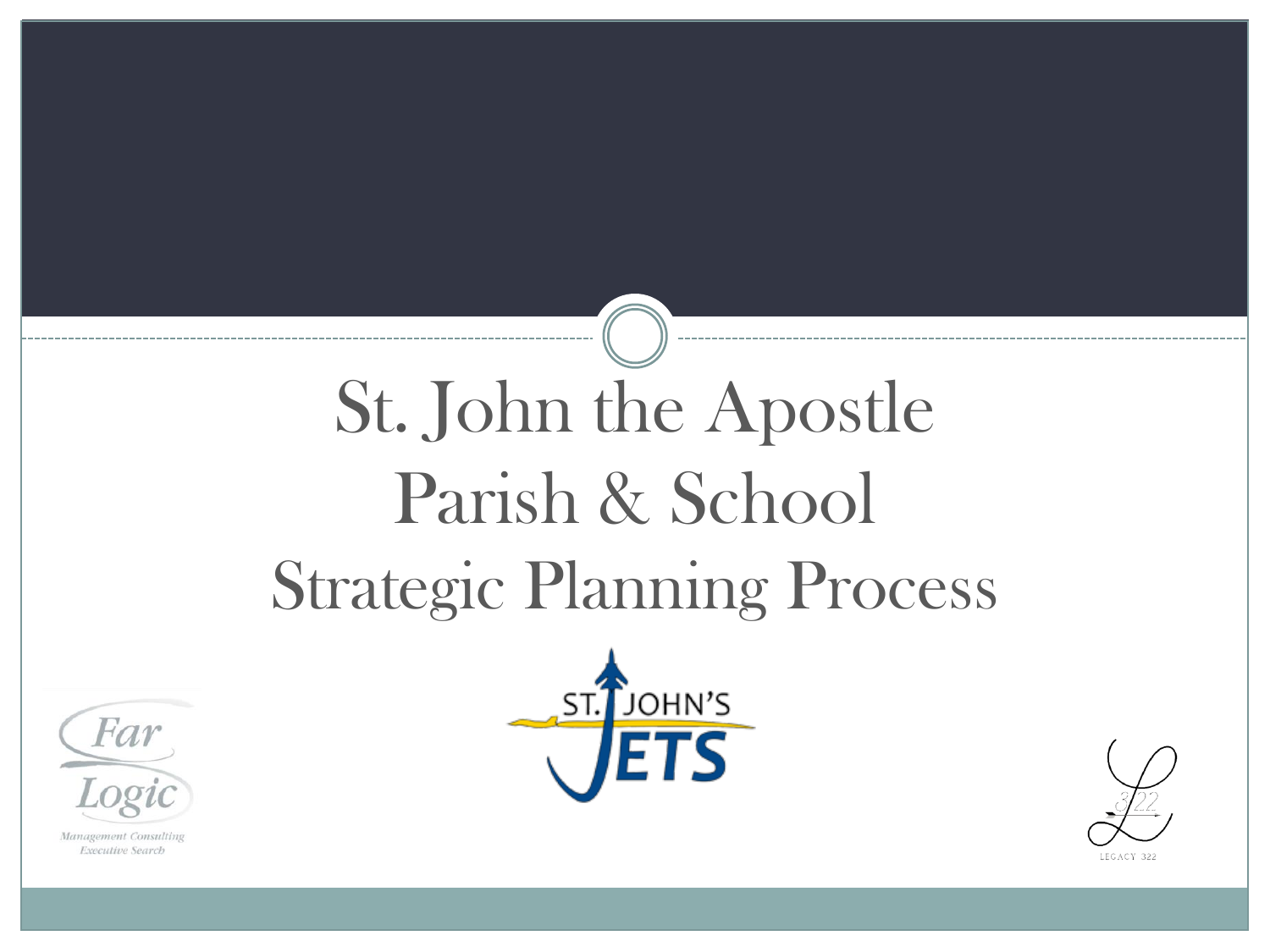#### Catholic School Strategic Planning Timeline

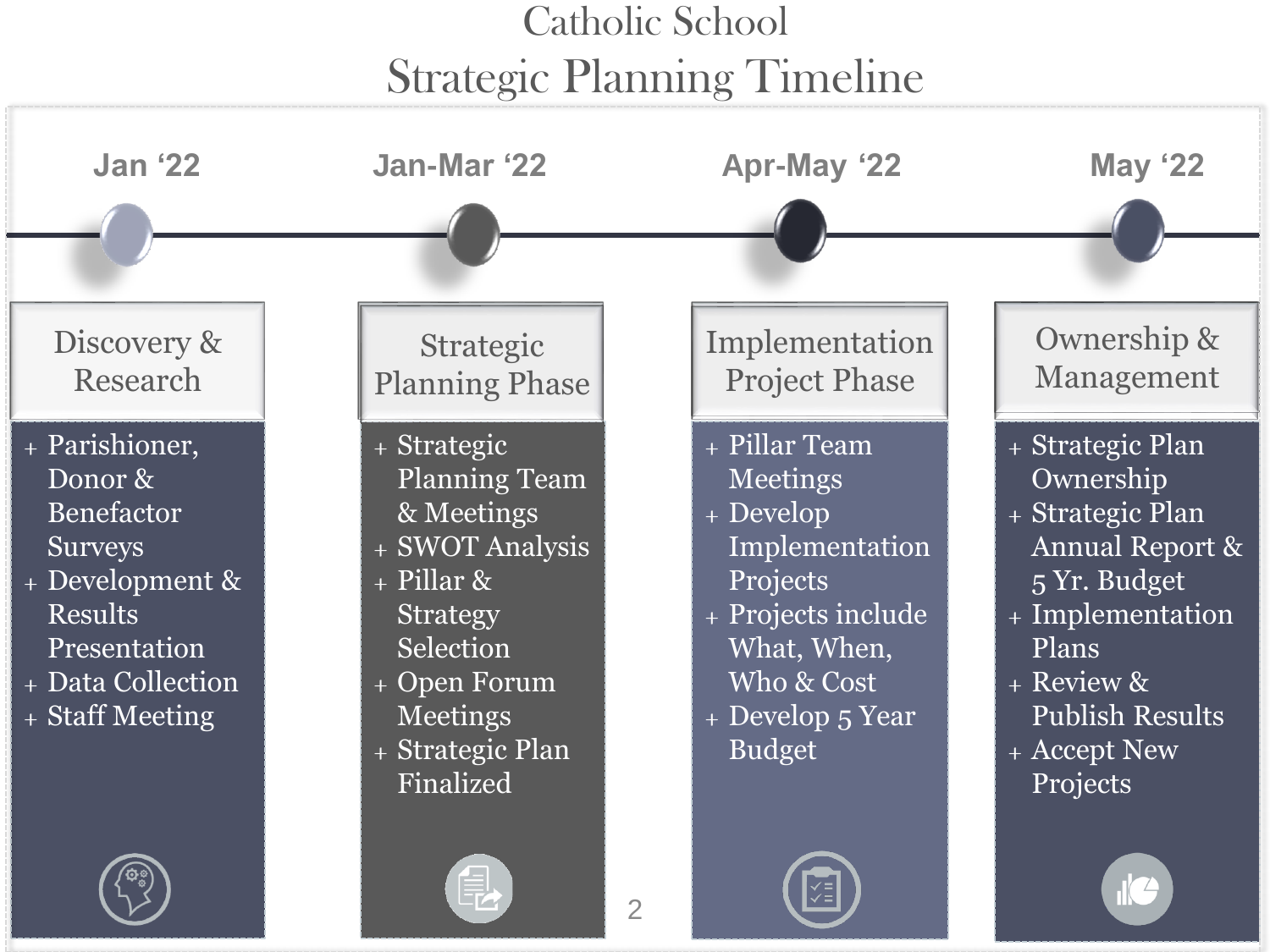#### Discovery & Research 3

- † Meeting of the Minds Presentation
	- Parish Members, School Council, Finance Council
	- Faculty, Staff & Administration
- † Parishioner, Parent, Alumni, Donor & Benefactor Survey
- † Strategic Planning Team Applications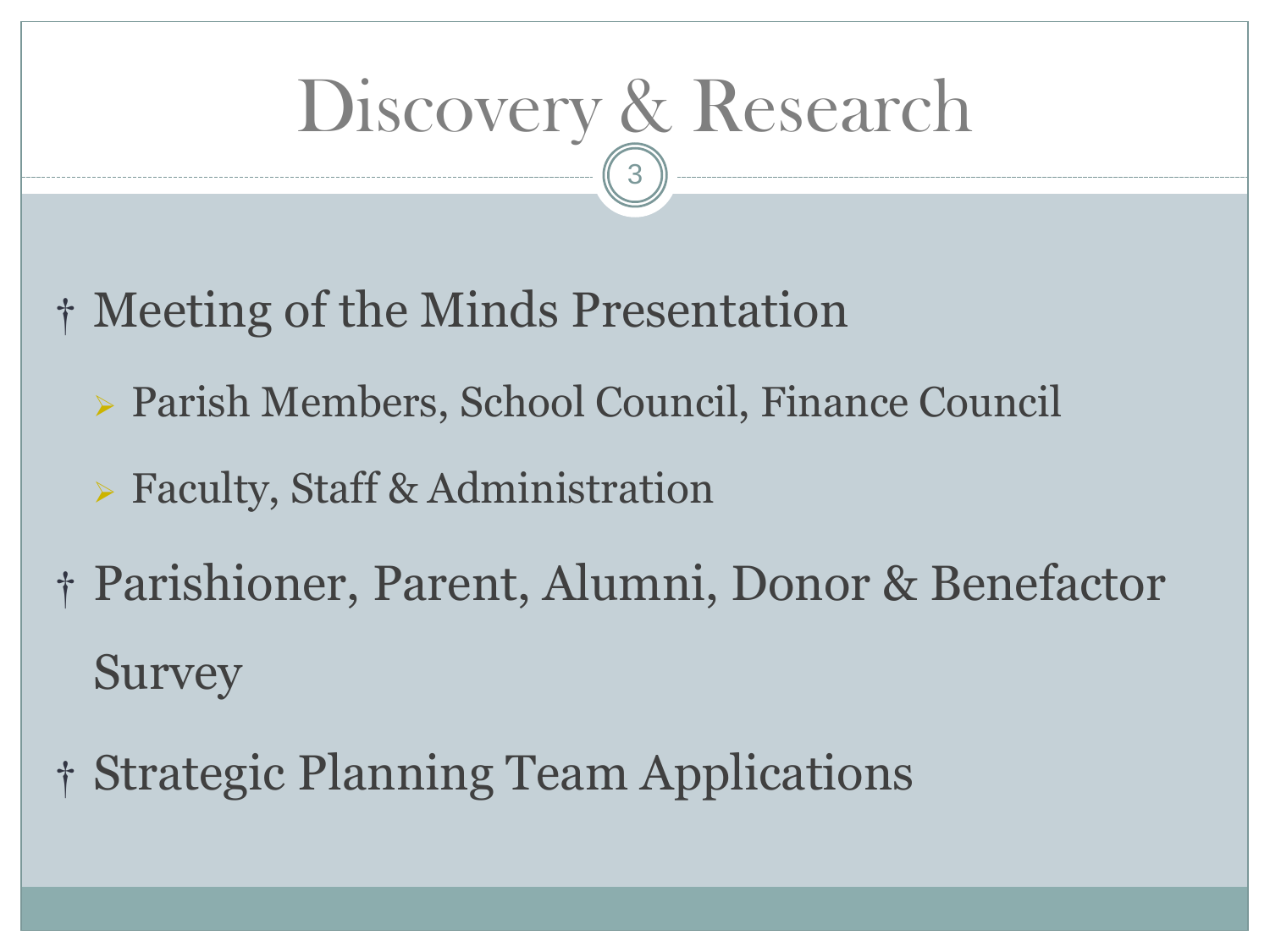Survey Community

4

- † Collect data from survey of parishioners, staff, parents, and community members
- † Need 5% of population and over 50 surveys
- † Includes objective and subjective questions

244 Surveys Completed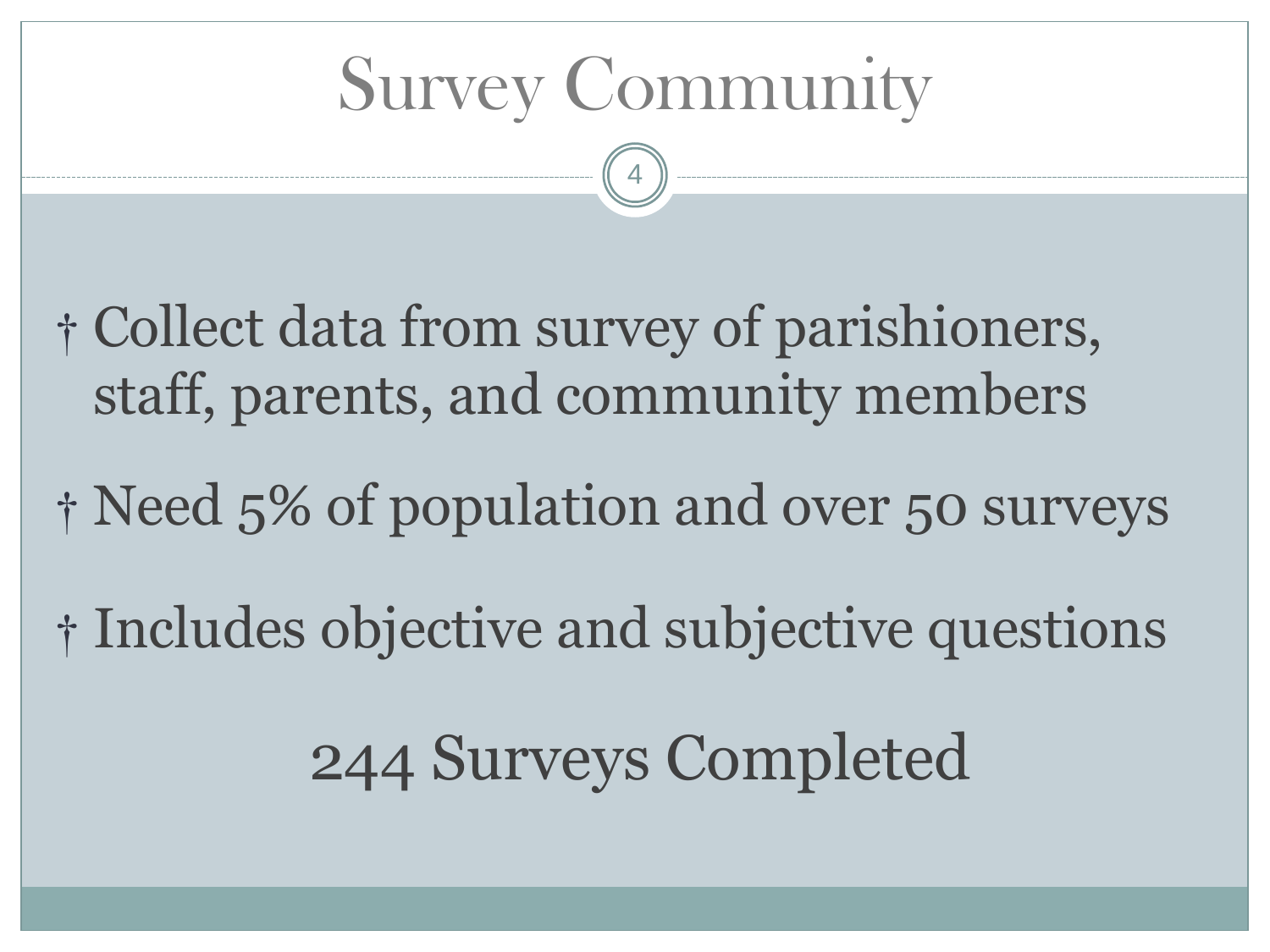### Strategic Planning Phase

- † Strategic Planning Team
- † Community Engagement Open Forums
- † SWOT
- † Themes & Pillars
- † Pillar Definitions
- † 5 Year Budget Draft

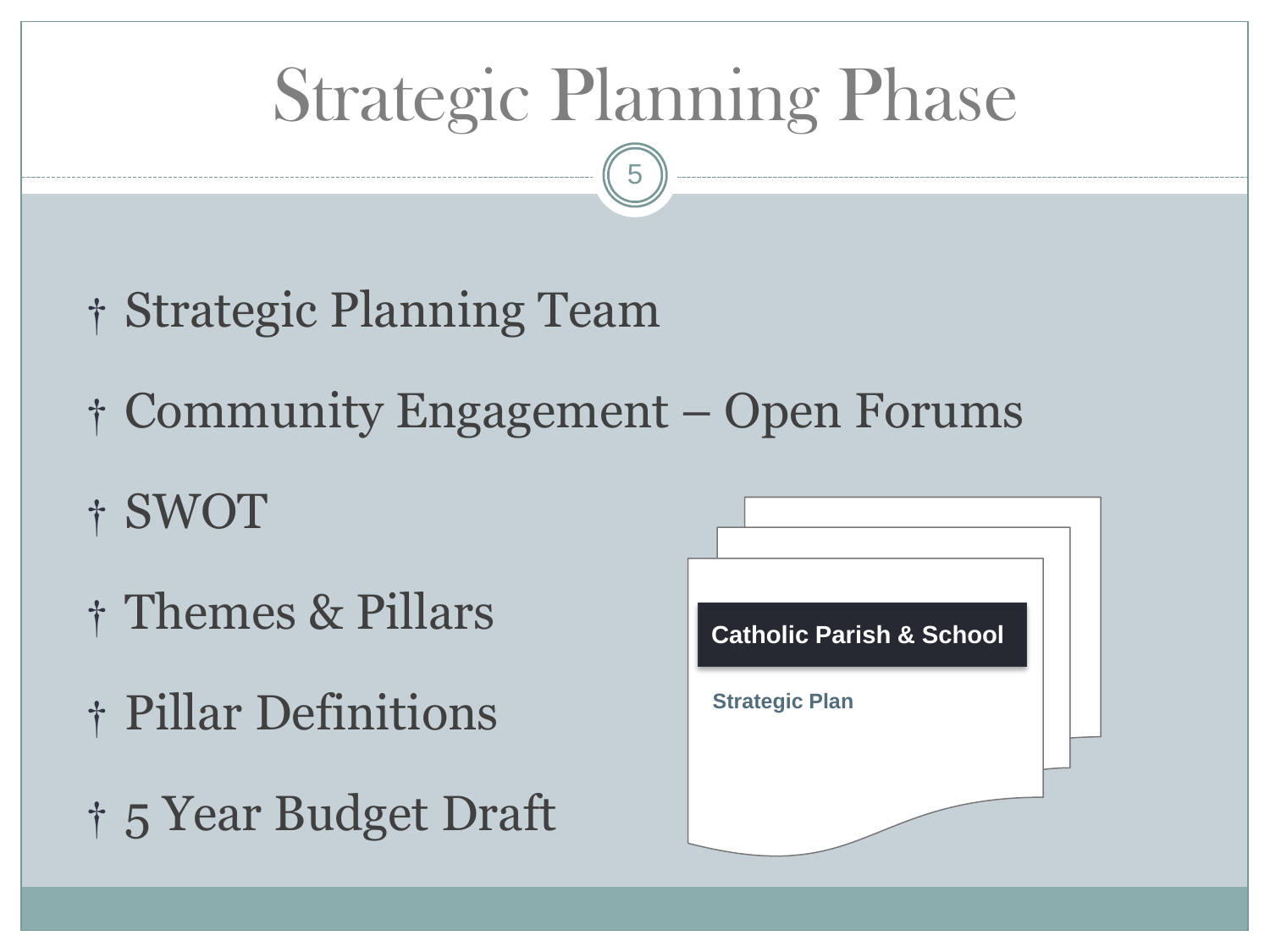### Strategic Planning

- † Pillars
	- † SWOT
	- † Survey Comments
	- † Open Forum
	- † Discussions

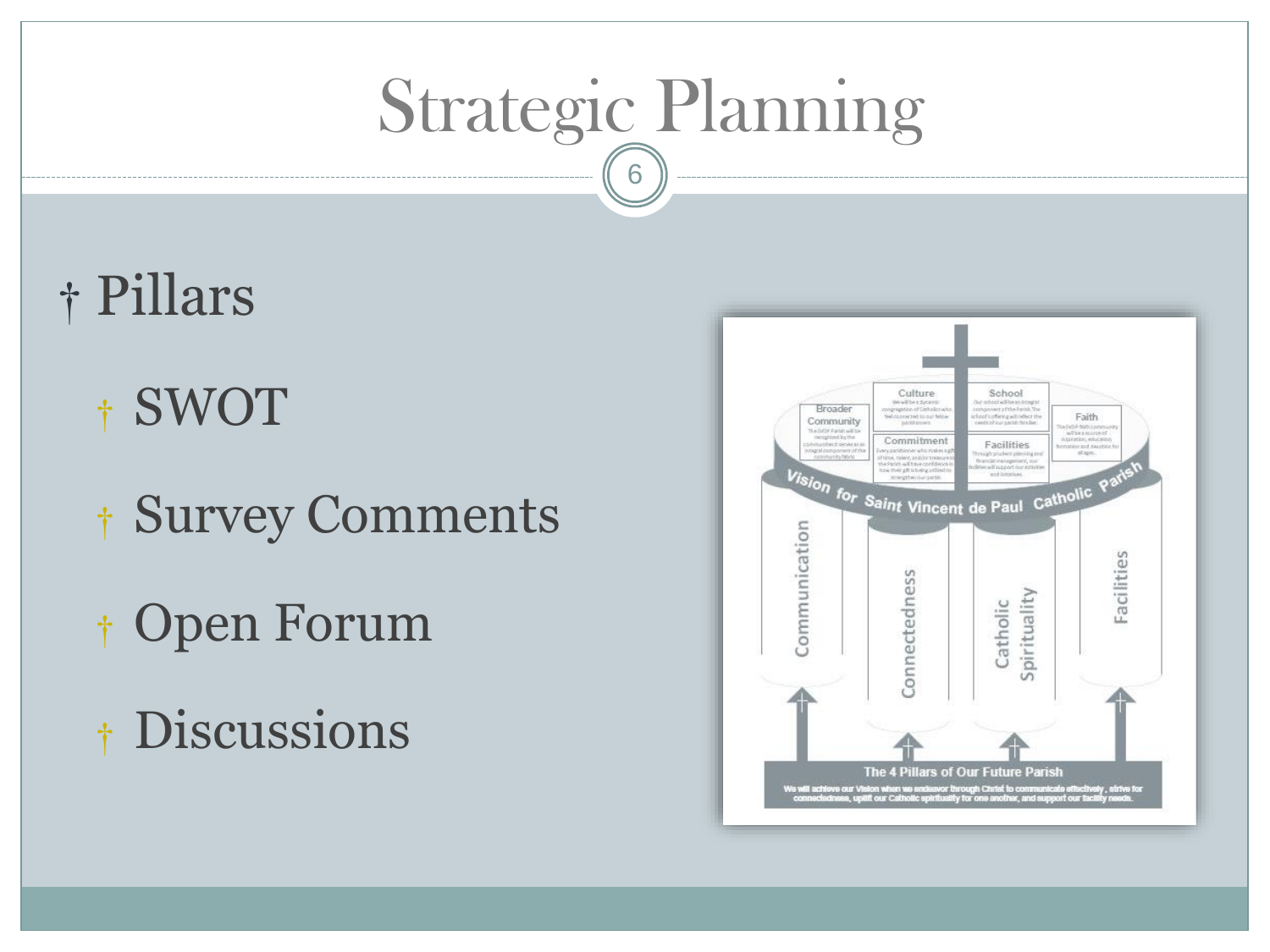#### Implementation Phase

7

#### + Pillar Teams

- + Create a List of Implementation Projects
- + What, When, Who, How Much
- <sup>+</sup> Updated 5 Year Budget
- <sup>+</sup> Establish Owners of the List

| <b>Process Phase</b>            | Output                                                                                                              | Team                                    |
|---------------------------------|---------------------------------------------------------------------------------------------------------------------|-----------------------------------------|
| Vision                          | Core Purpose and Values definition, documentation<br>and communication                                              | Executive Team / Key<br>Leaders         |
| Vision                          | Clocks / Management Mechanisms for preserving the<br>Corp.                                                          | Executive Team                          |
| Vision                          | Mission definition and communication                                                                                | Executive Team                          |
| Organization's<br>Strategy      | Key Results, 3 year financial guidelines, Product /<br>Service coverage                                             | Executive Team                          |
| 3 Year Strategic<br>Plan        | Detailed strategic plan - strategic initiatives, project<br>list, financial deliverables and resources              | Complete Organization                   |
| Annual Operating<br>Plan        | Detailed strategic plan for the coming year, including<br>financials, strategic initiatives, budgets, and resources | Executive Team, Division<br>Management. |
| Annual Goals and<br>Objectives. | Personal goals and objectives for the whole<br>organization - reflecting the AOP                                    | Complete Organization                   |

+ Ensures Implementation of the Strategic Plan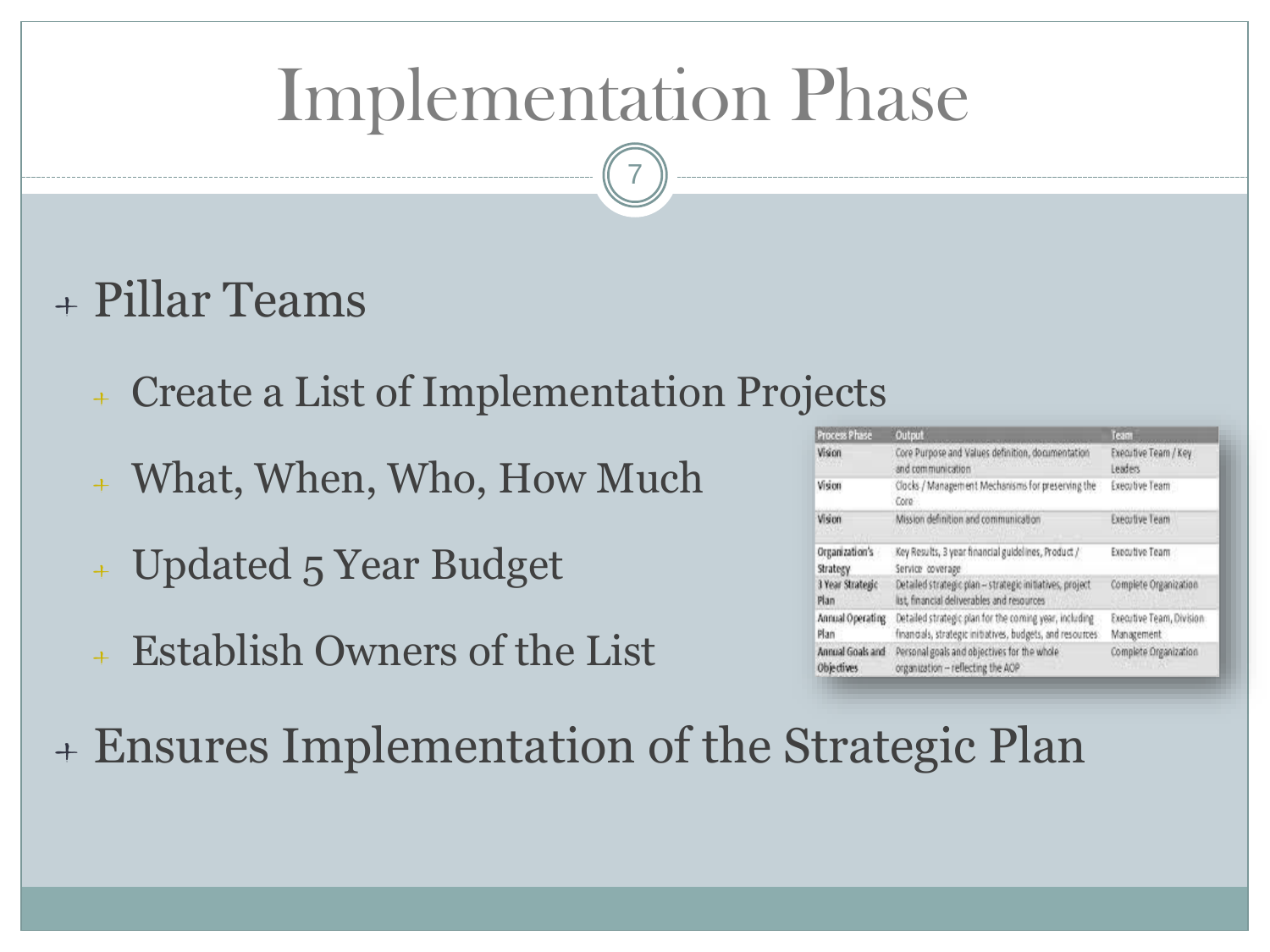### Ownership & Maintenance

- † Launch the Strategic Plan & Projects
- † Publish Budget and Project Updates
- † Ongoing Community Engagement
	- Facilitate 2-3 Open Forum Meetings Per Year
	- Report Progress on Projects & Budget
	- New Project Application Form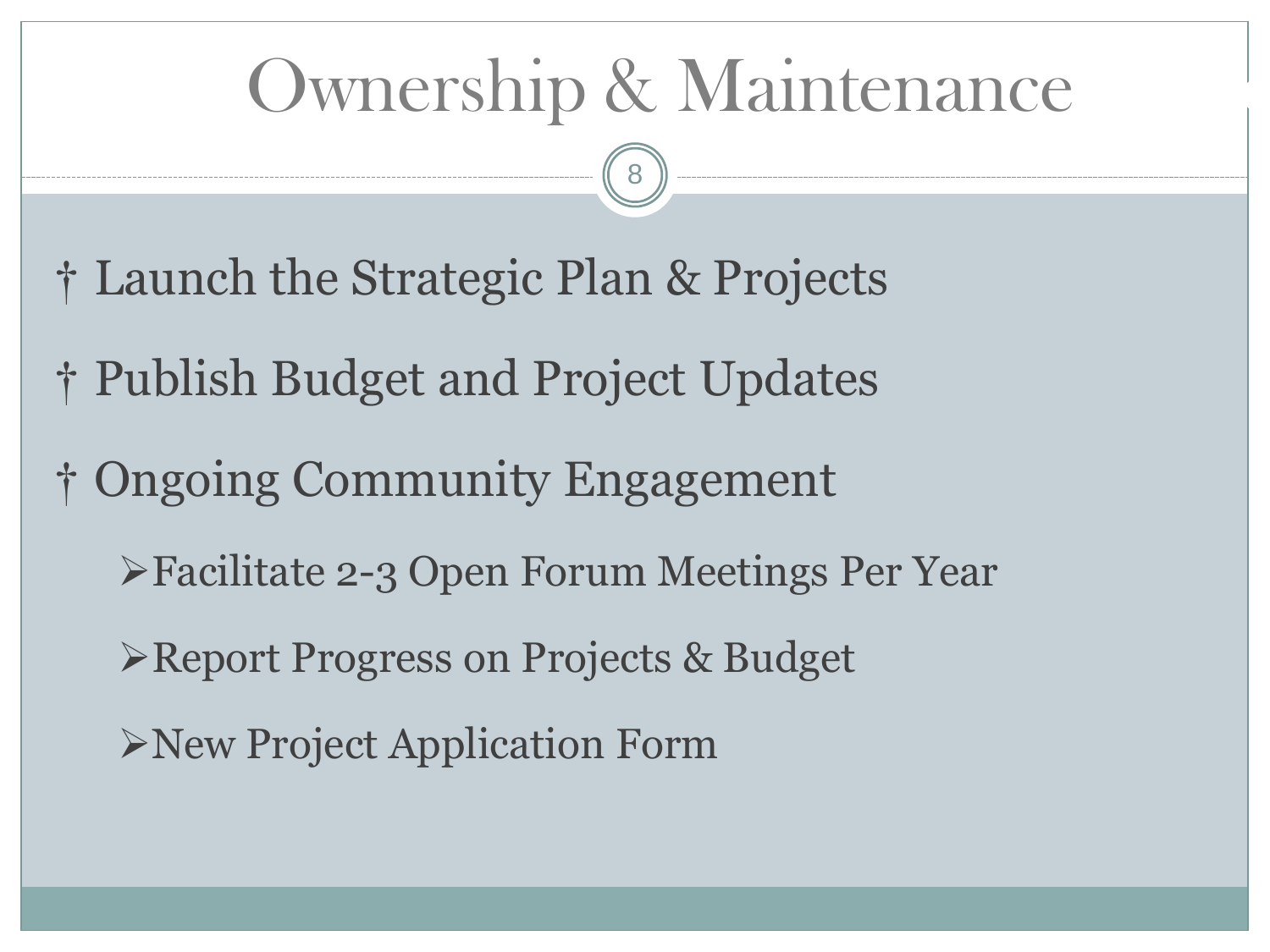## Why Do Strategic Planning?

- † Engages & Educates the Community
- † Increases Volunteerism & Financial Support
- † Increases Ownership & Commitment
- † Creates Open Communications & Transparency
- † Path to Solving Issues & Concerns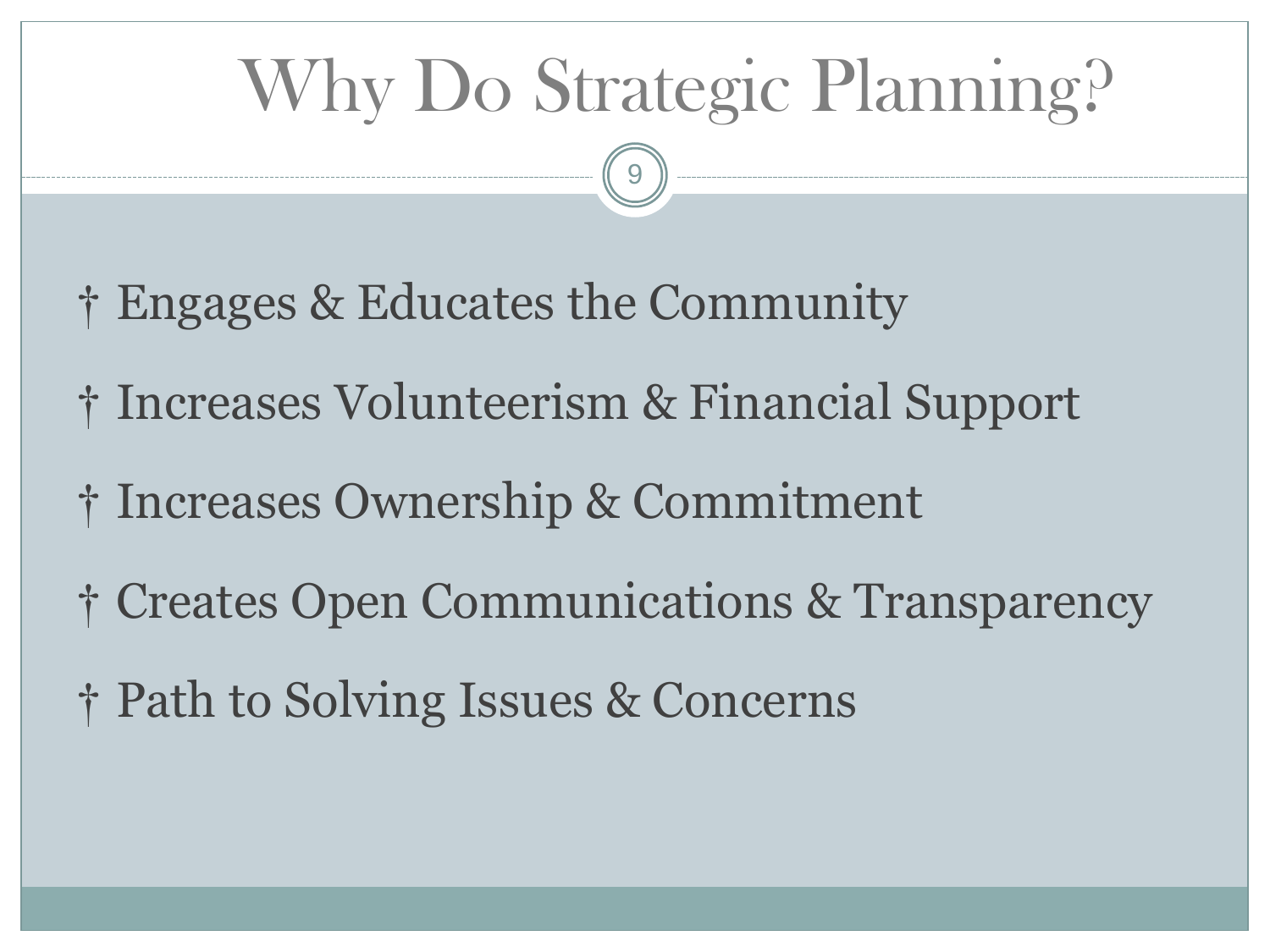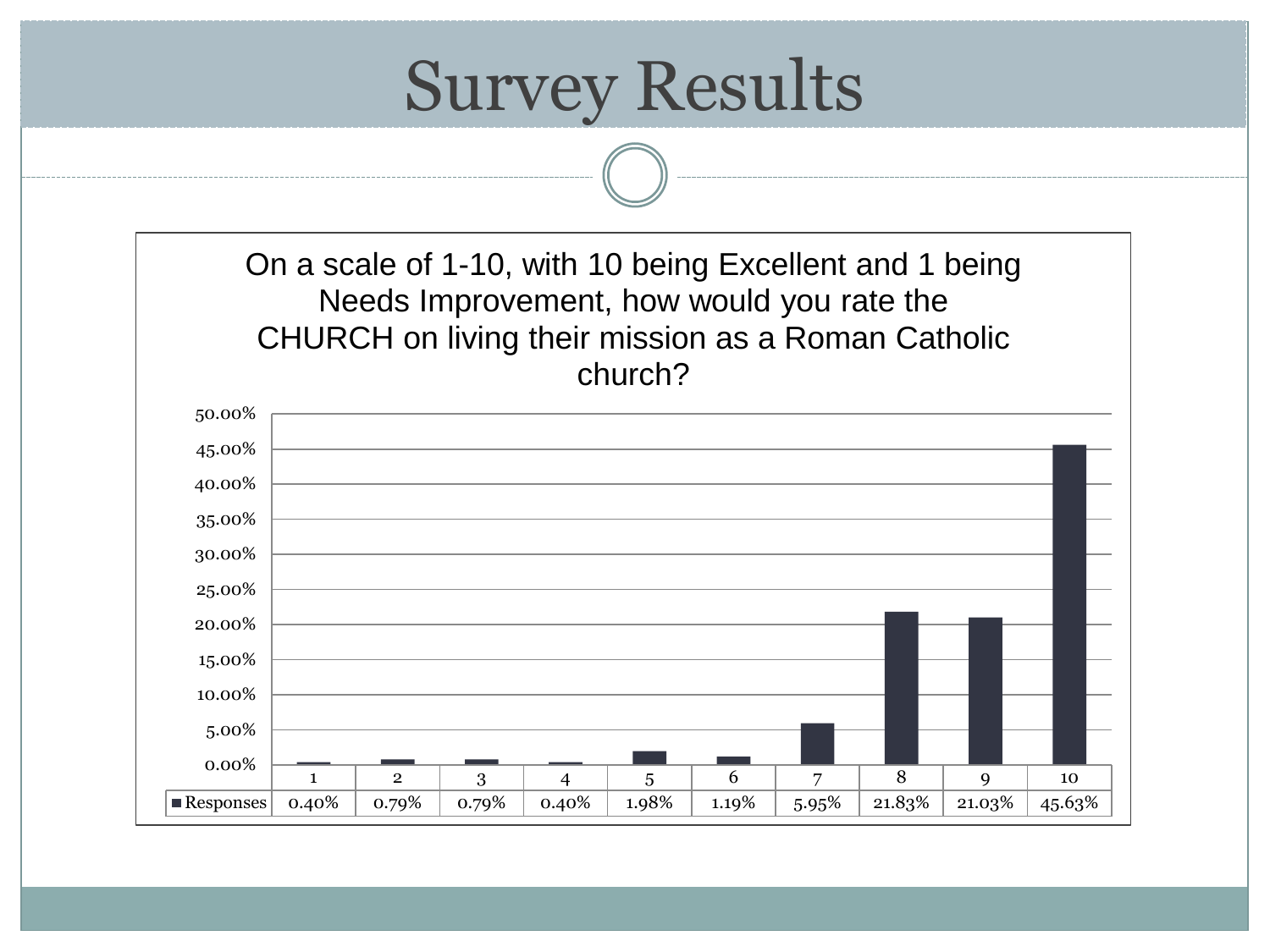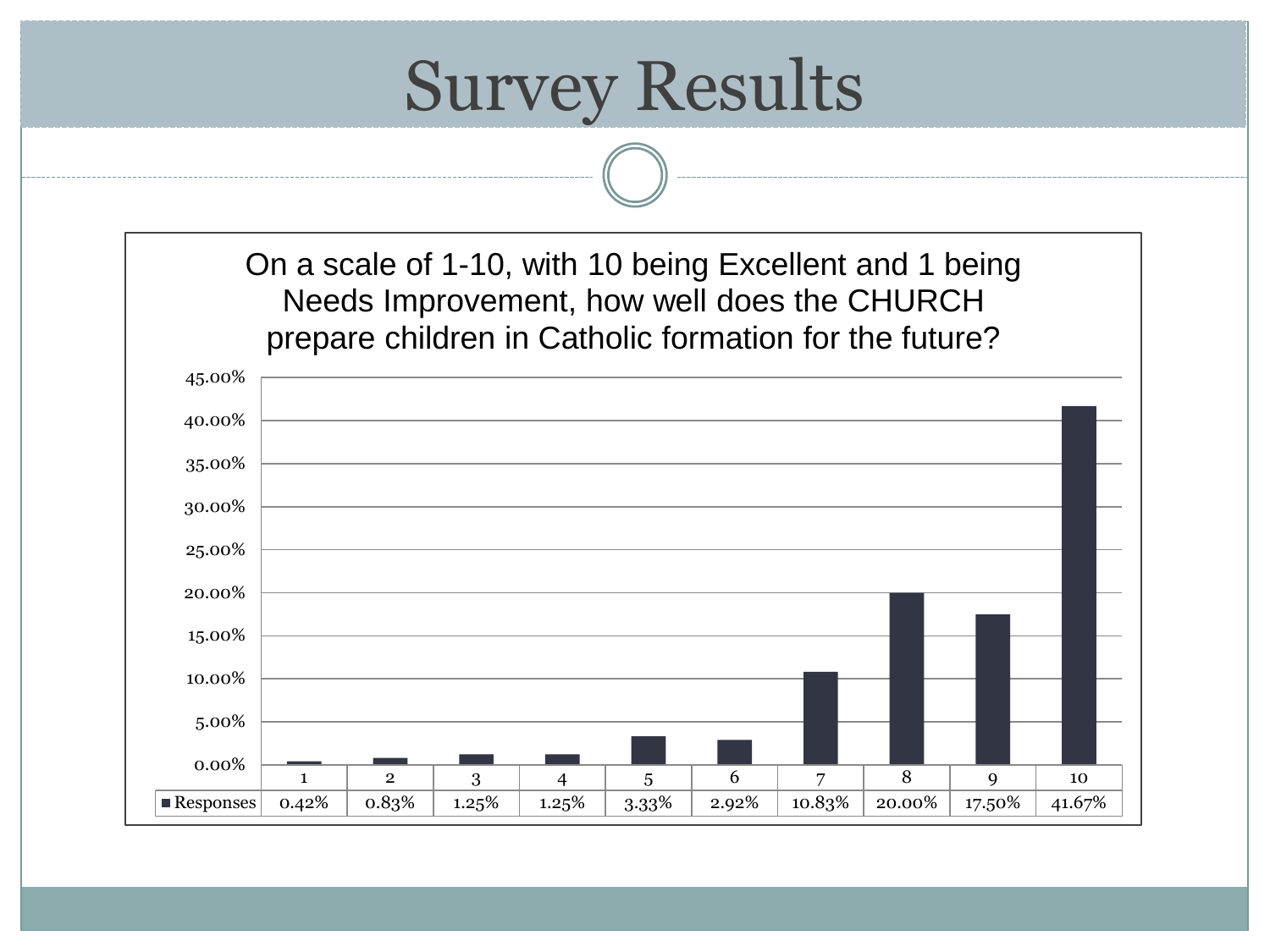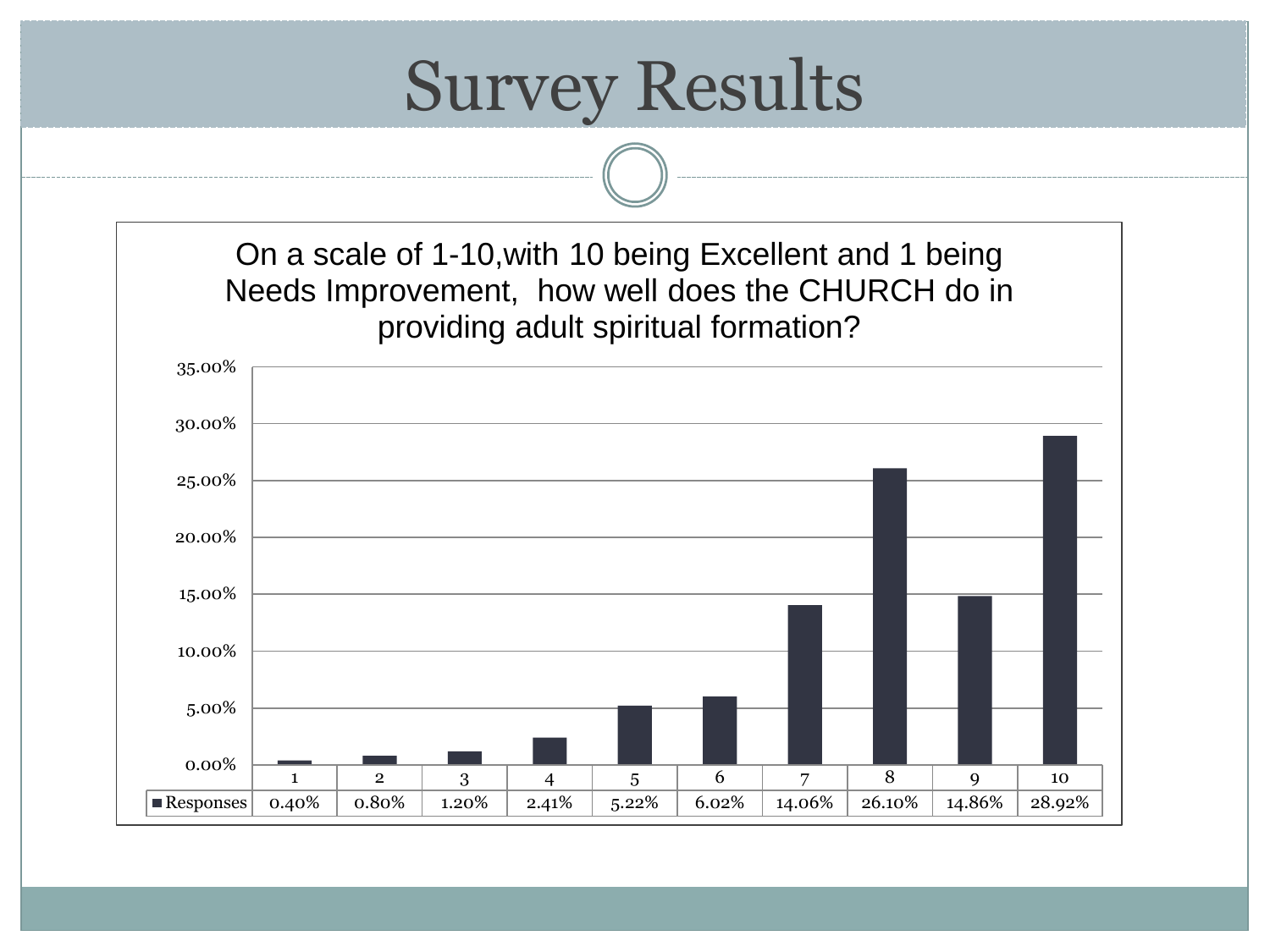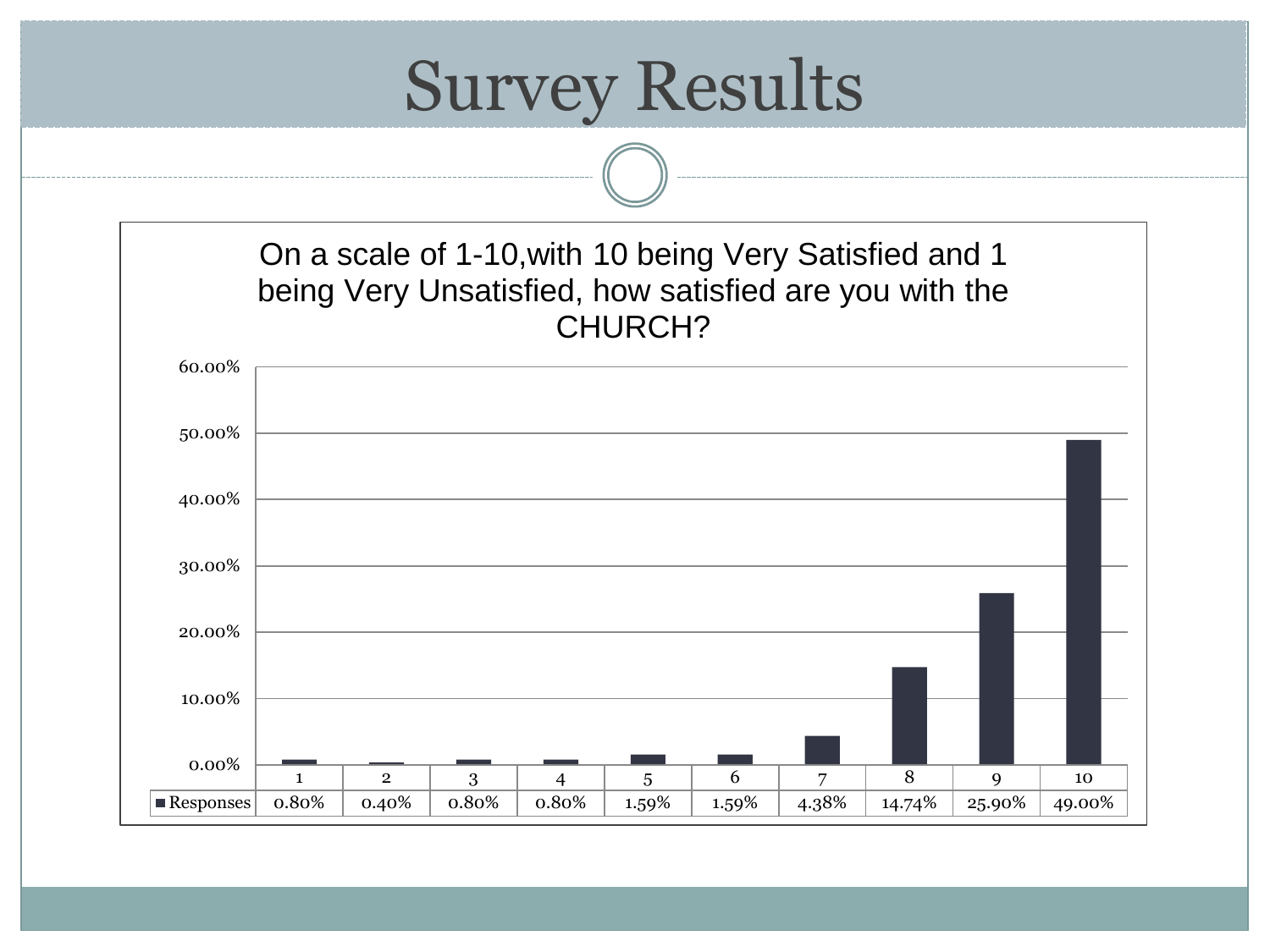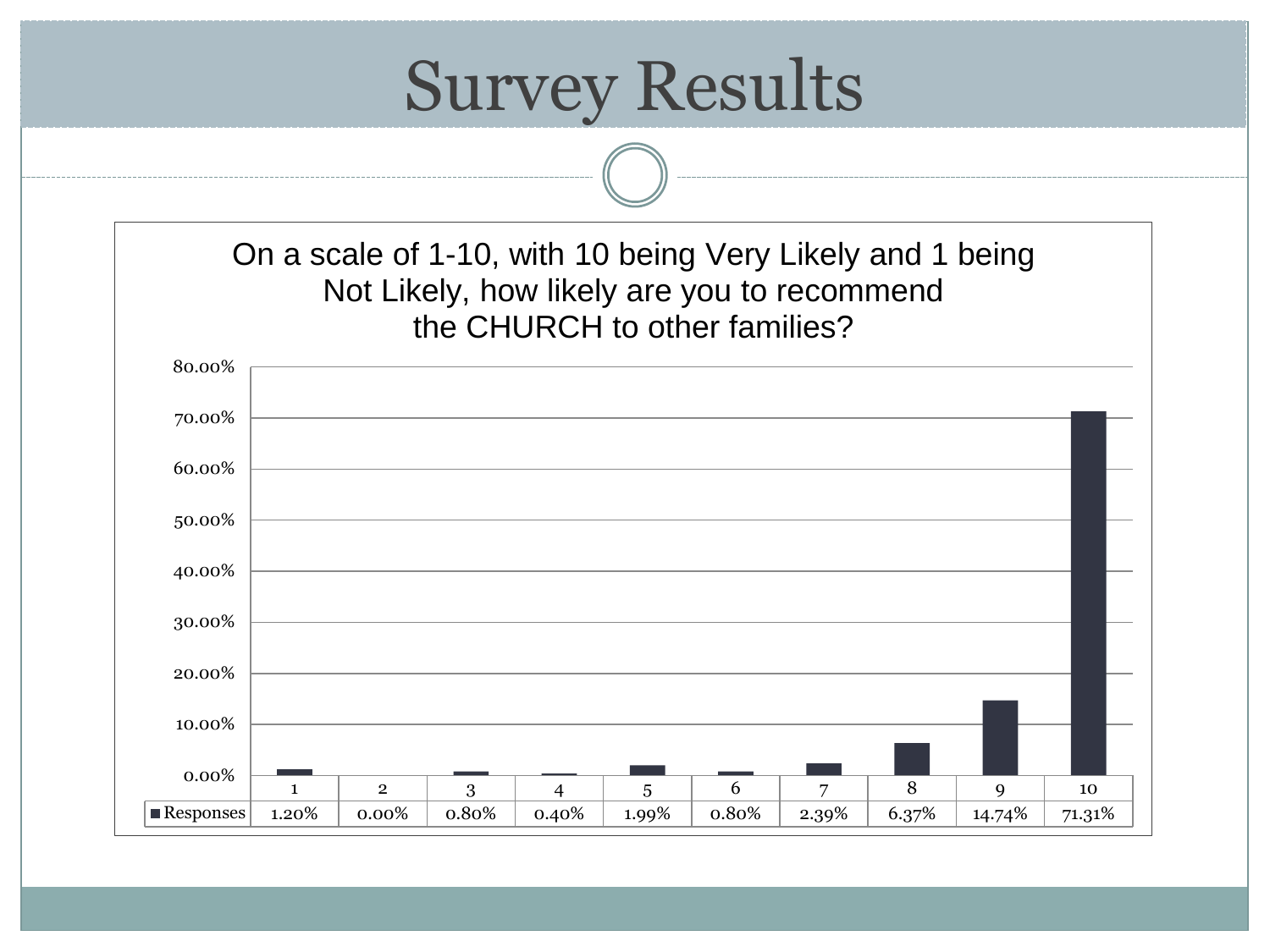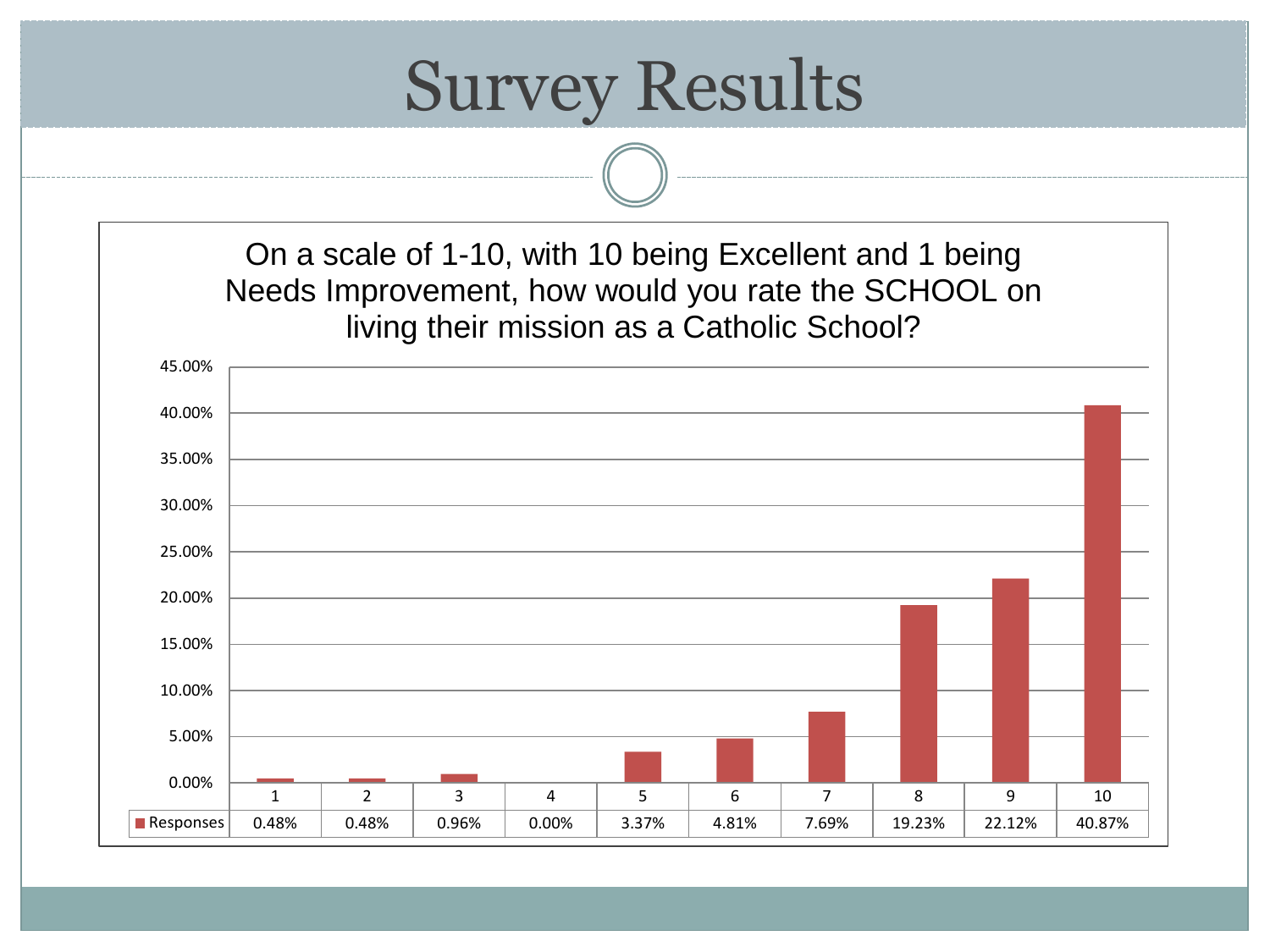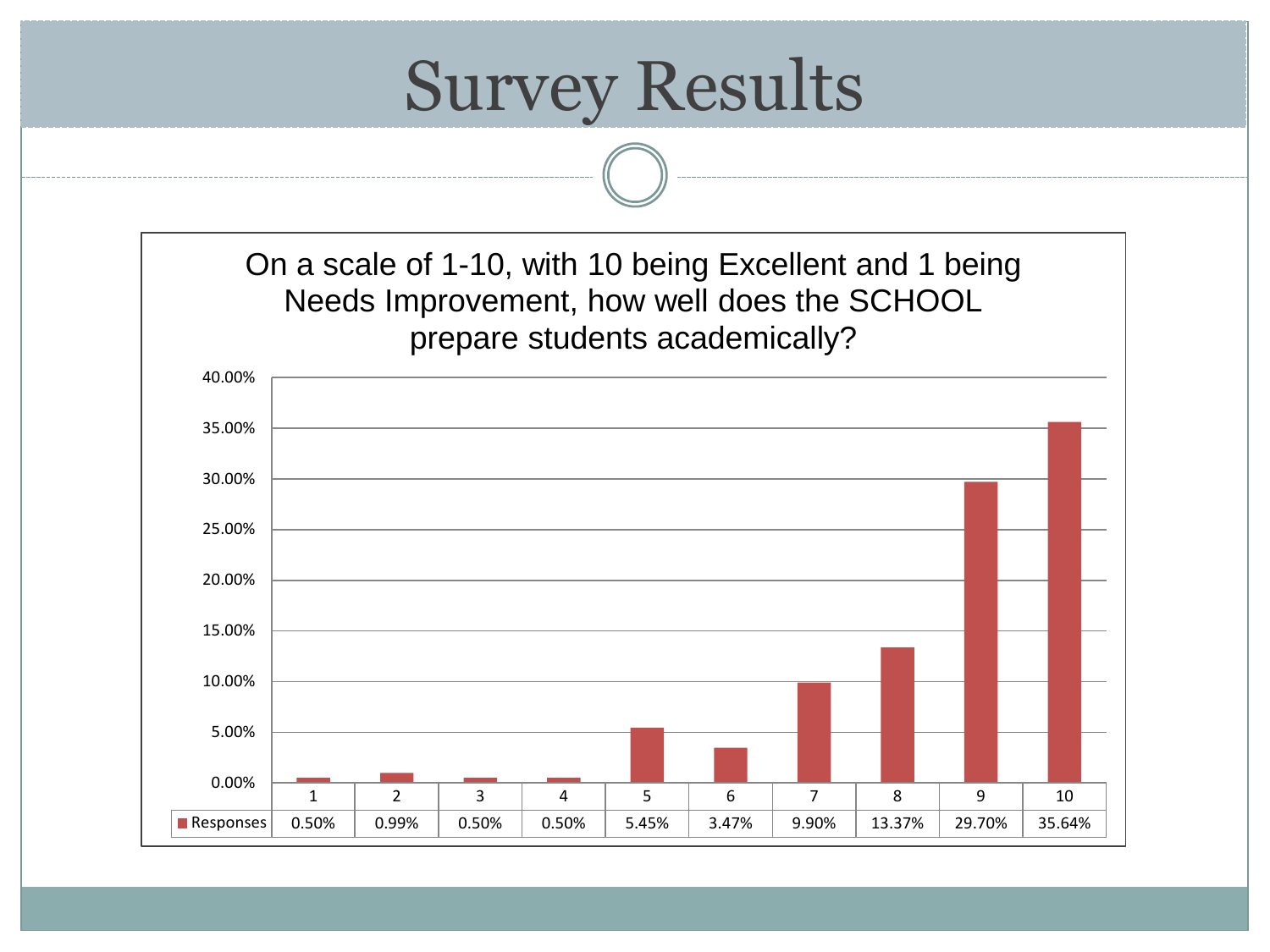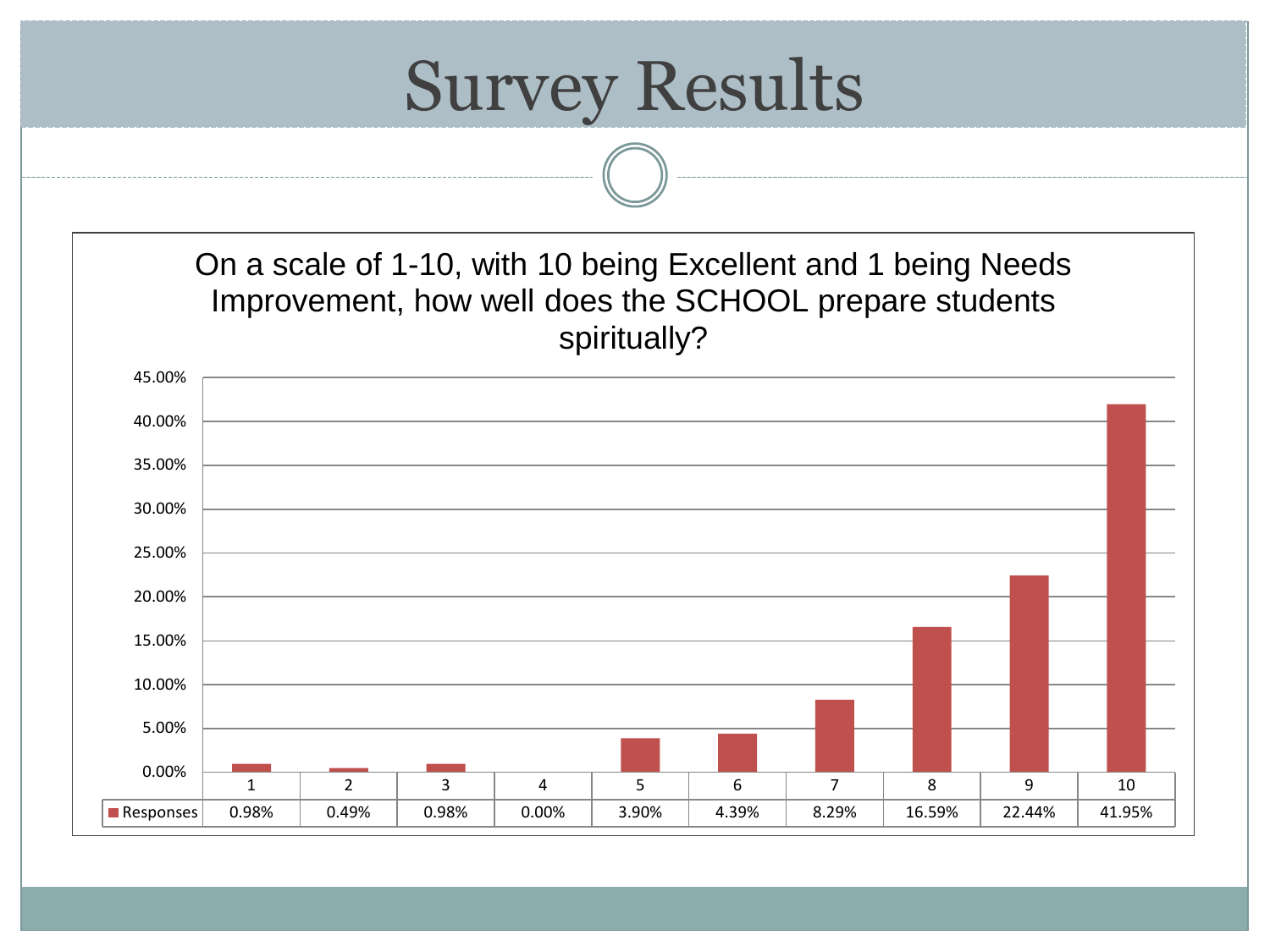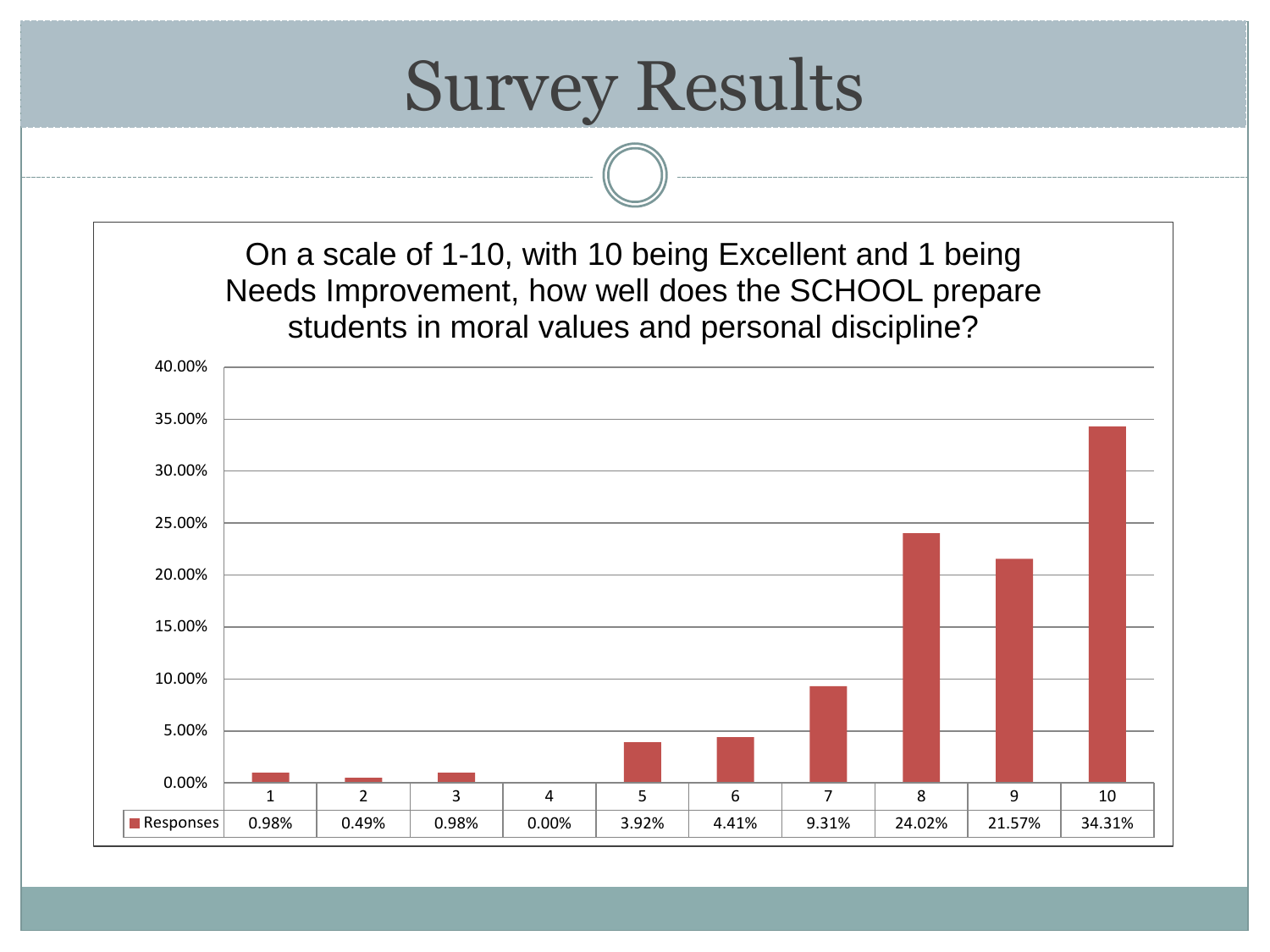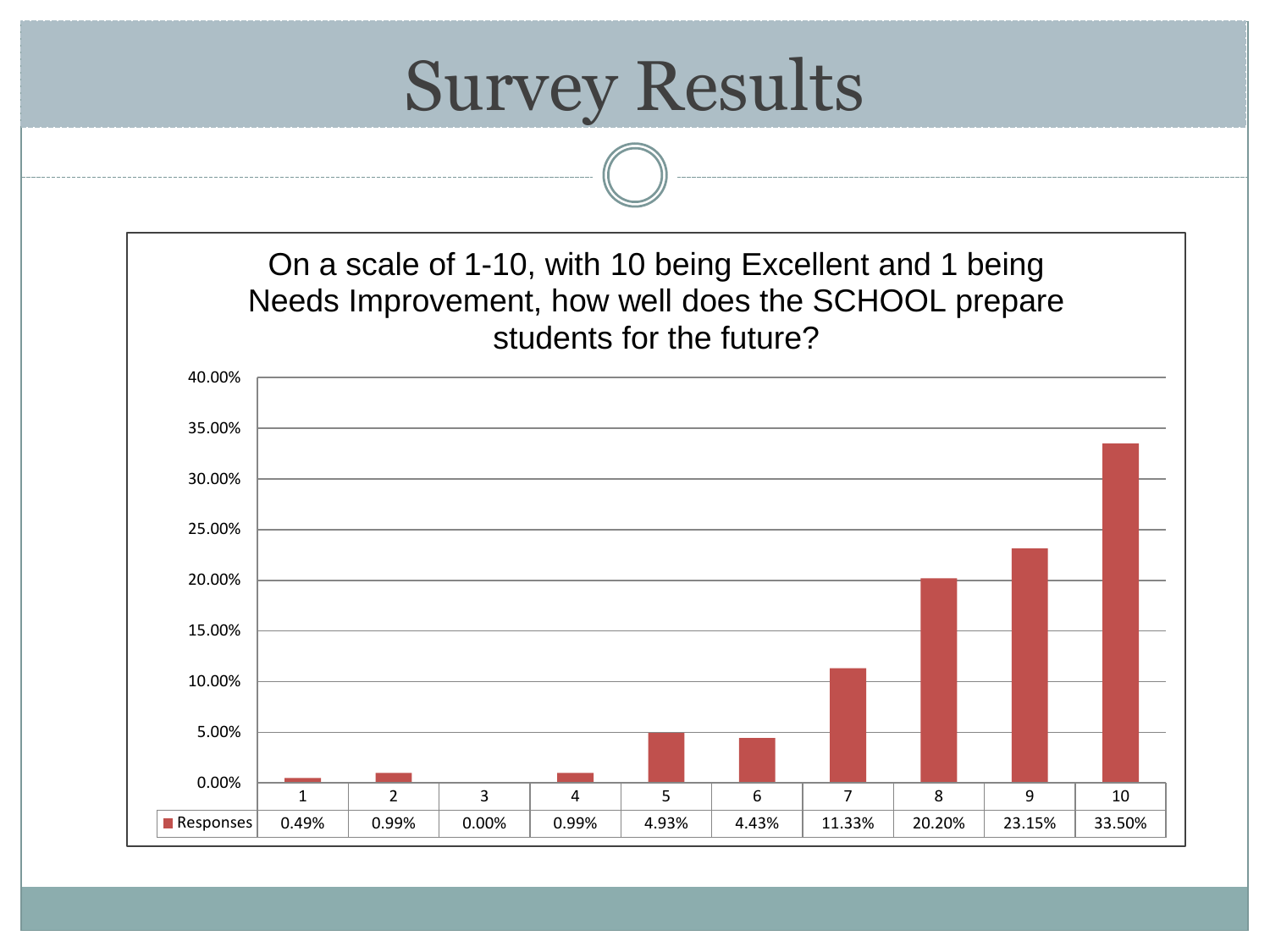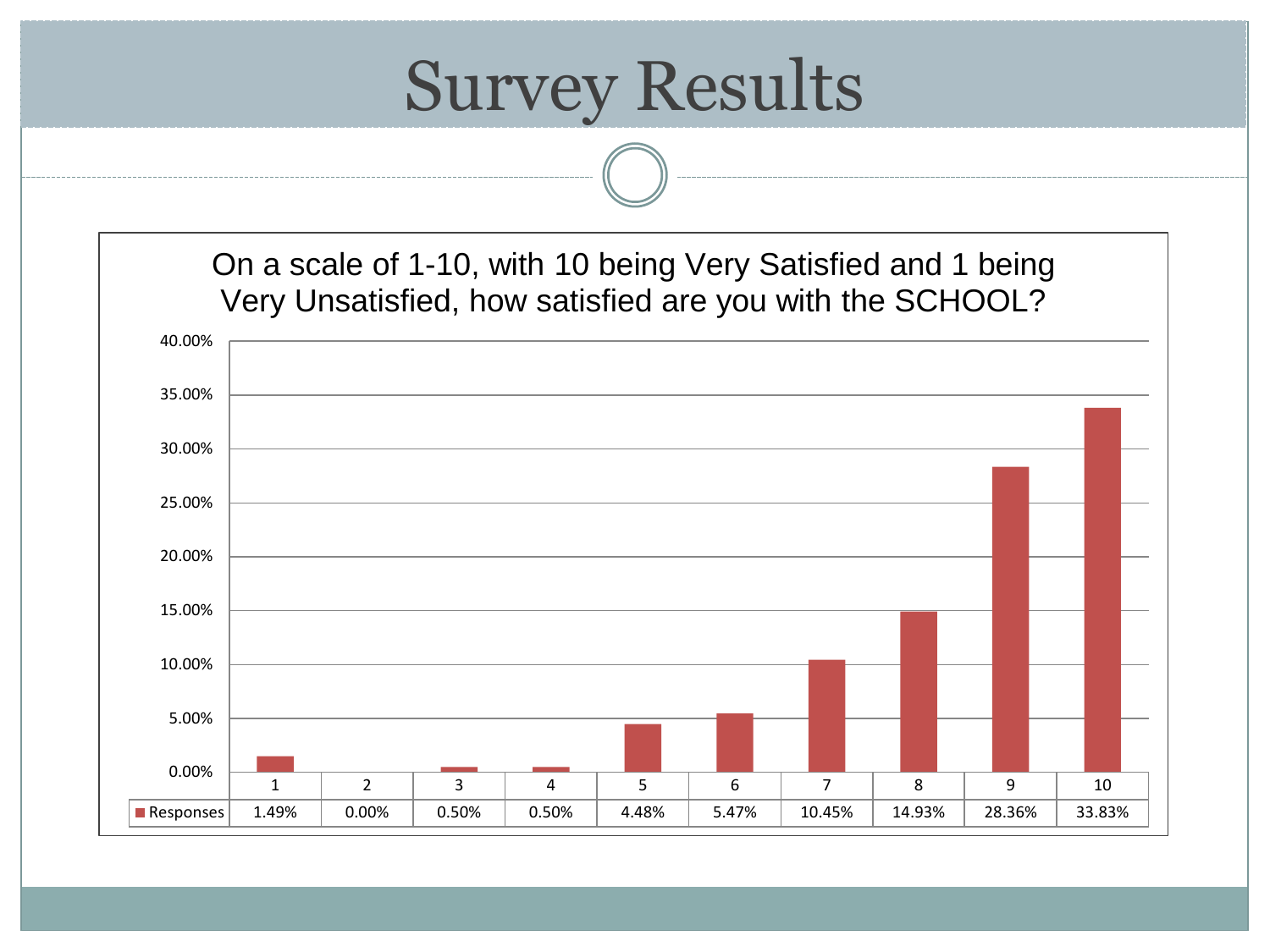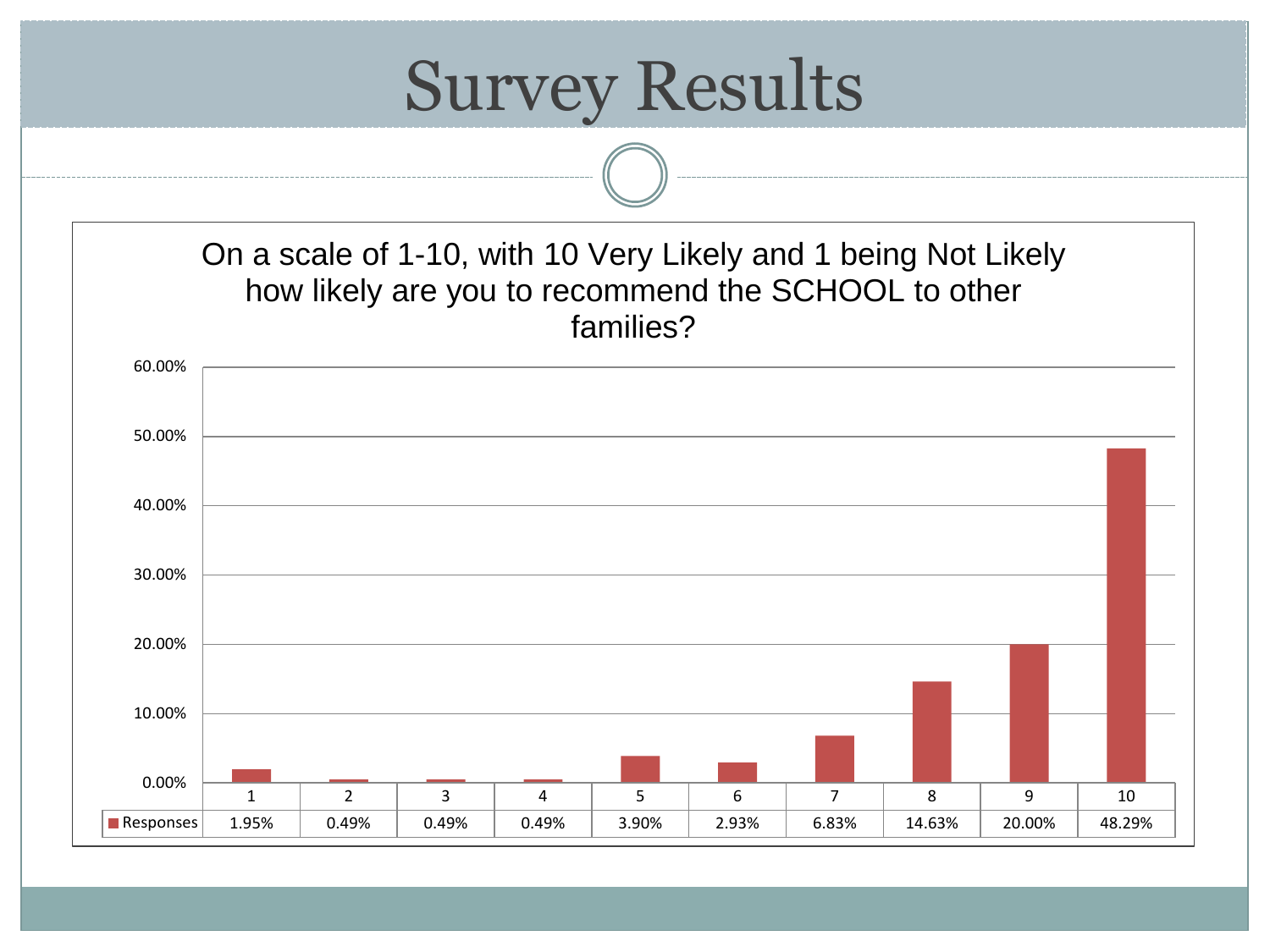#### Survey Results

- † What the church does well?
- † What they could improve?
- † Suggestions for new programs?
- † What the school does well?
- † What they could improve?
- † Suggestions for sustainability?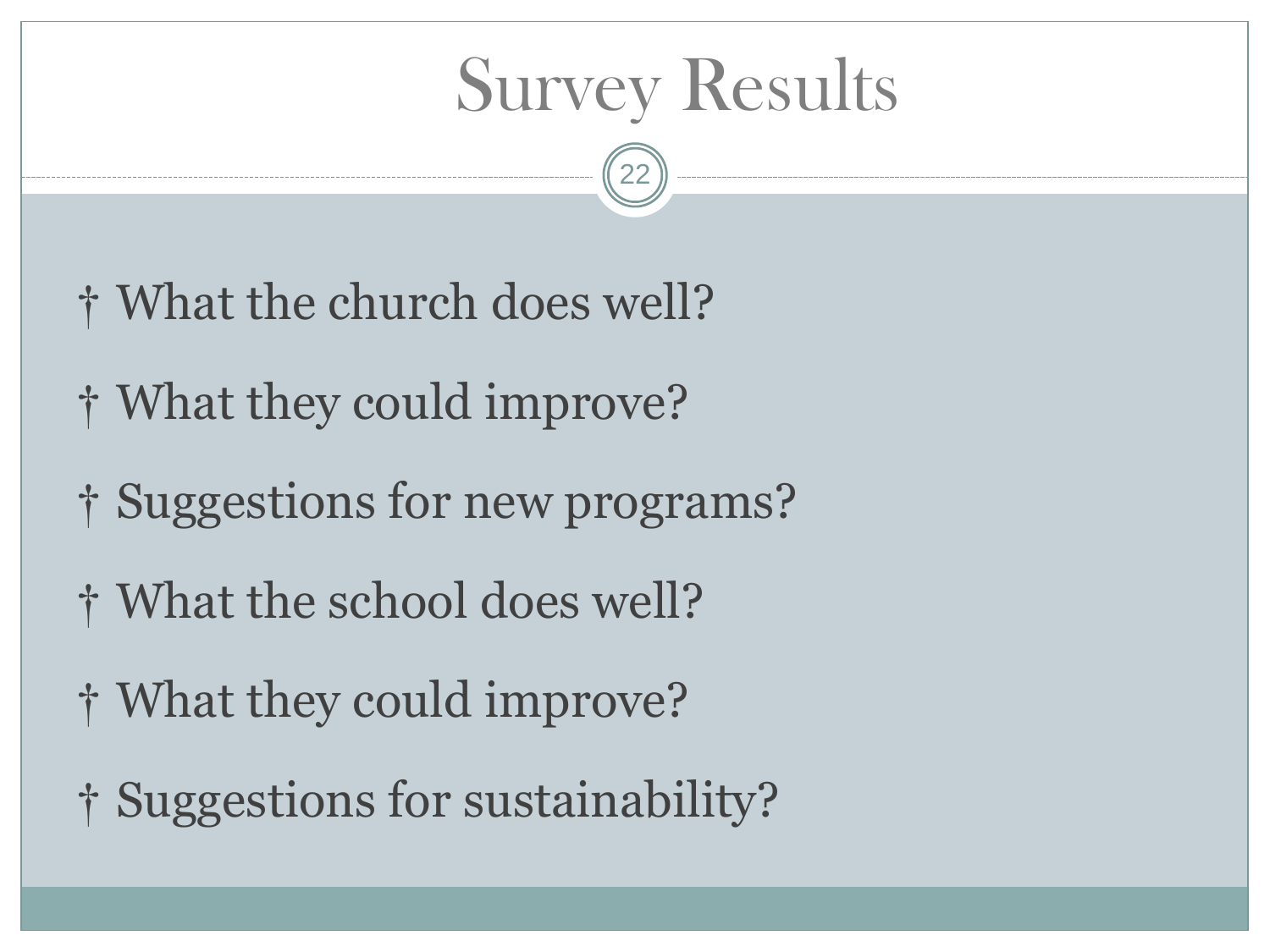#### Next Steps

- † Fill out the Survey
- † Consider Joining the Strategic Planning Team
- $\dagger$  Next Meeting February 24<sup>th</sup> at 6:30pm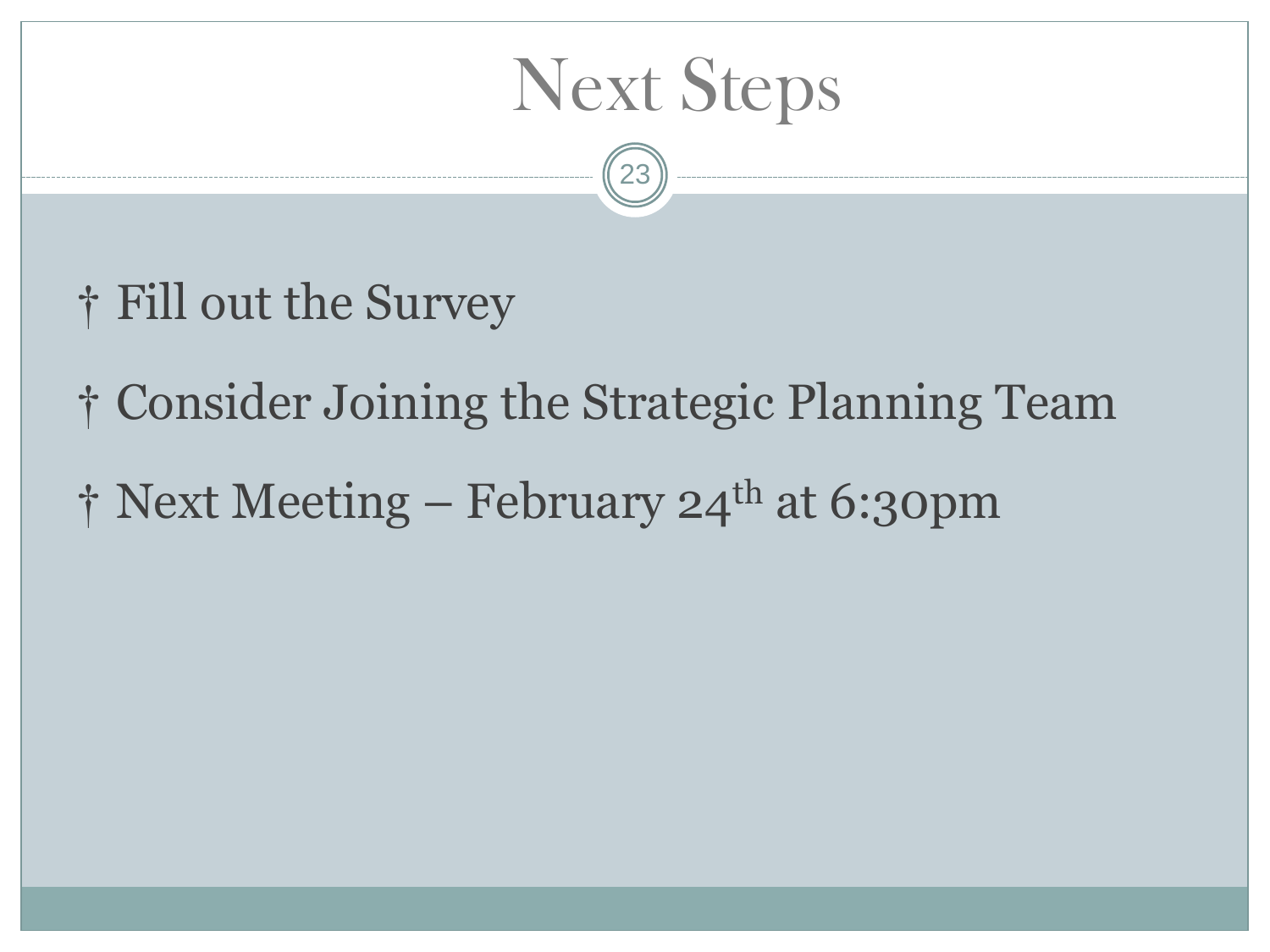#### **Meeting Dates**

24

- † February 24th 6:30PM 1st Strategic Planning Meeting
- † March 1st 6:30PM 2nd Strategic Planning Meeting
- † March 10th 6:00PM 3rd Strategic Plan & Open Forum 7:00PM
- † March 17th 6:30PM Pillar Team Overview Meeting 1

3-5 Implementation Team Meetings (Pillars set their own schedule)

- † April 12th 6:00PM Pillar Team 2 & Open Forum 7:00PM
- † April 21st 6:30PM Strategic Planning Teams Meet with Councils
- † May 3rd 7:00PM Final Open Forum & Strategic Plan Launch